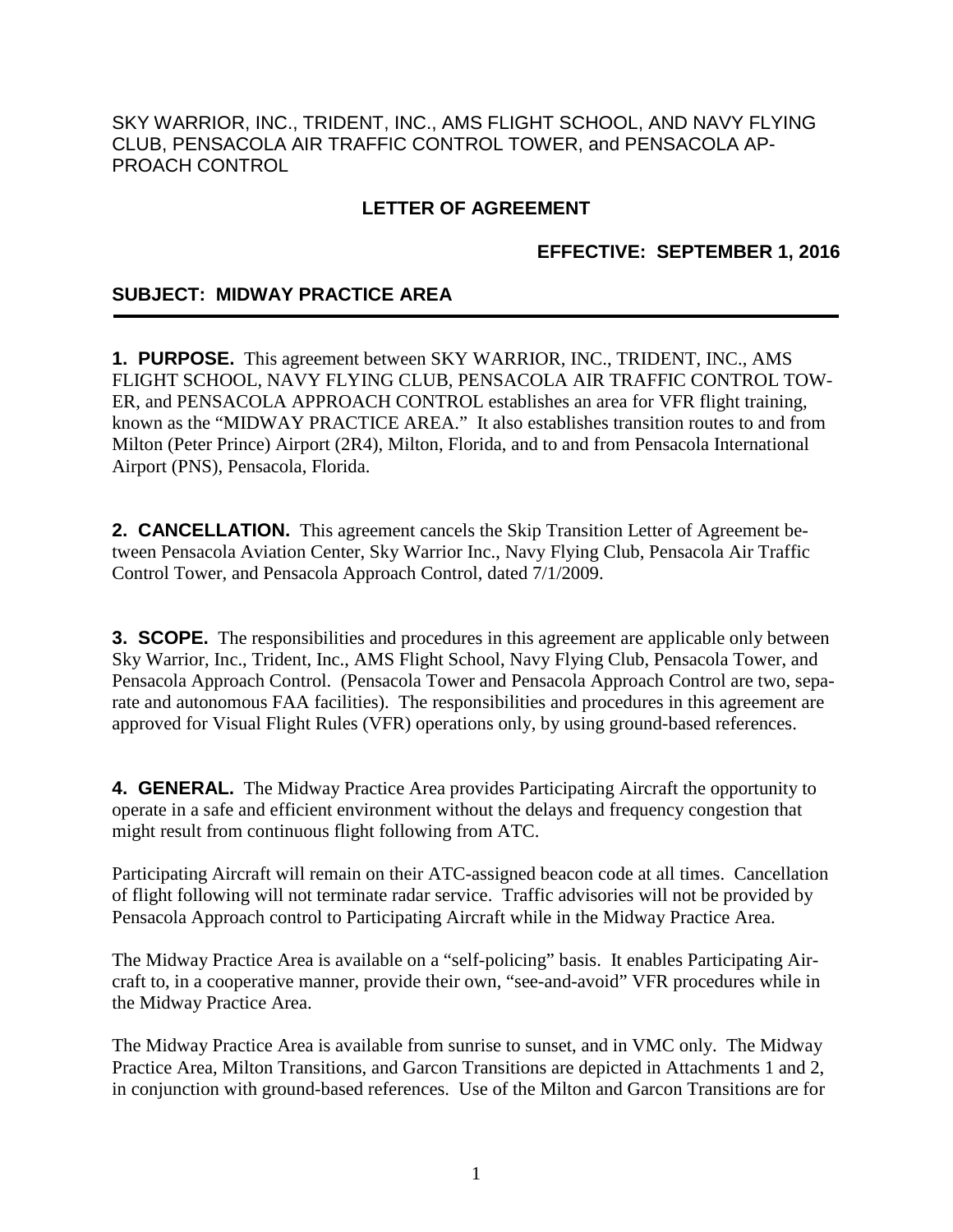#### MIDWAY PRACTICE AREA LOA SEPTEMBER 1, 2016

ingress to and egress from the Midway Practice Area only, and for no other purpose, such as departure routes to points east, etc.

Assigned local tactical call signs and call sign formats are in Attachment 3.

Deviations from these procedures are authorized only after coordination has been accomplished which clearly defines responsibility.

**5. TERMS.** The following terms and references apply:

**a. P31:** Pensacola Approach Control (TRACON).

**b. PNS ATCT:** Pensacola Air Traffic Control Tower.

**c. Participating Aircraft:** Sky Warrior Inc., Trident Inc., AMS Flight School, and Navy Flying Club aircraft.

**d. PNS:** Pensacola International Airport, Pensacola, Florida.

**e. 2R4:** Milton (Peter Prince) Airport, Milton, Florida.

**f. MPA:** Midway Practice Area.

**g. NDZ:** Whiting Naval Air Station South.

**h. NFJ:** Choctaw Navy Outlying Field.

**i. NKL:** Holley Navy Outlying Field (closed).

**j. Point Alpha:** Old Bagdad Mill site.

**k. Point Golf:** The Garcon Point Bridge Toll Booth.

**l. Point Mike:** The Midway Antennas.

**m. Point Papa:** The area between the Pickens NDB and Pensacola Airport (PNS).

**n. Point Sierra:** Snapper Avenue Boat Ramp.

**o. Garcon Transitions:** The arrival and departure routes between Pensacola International Airport (PNS) and the Midway Antennas (Point Mike).

**p. Milton Transitions:** The arrival and departure routes between Milton Airport (2R4) and the Midway Antennas (Point Mike), as depicted in Attachment 2.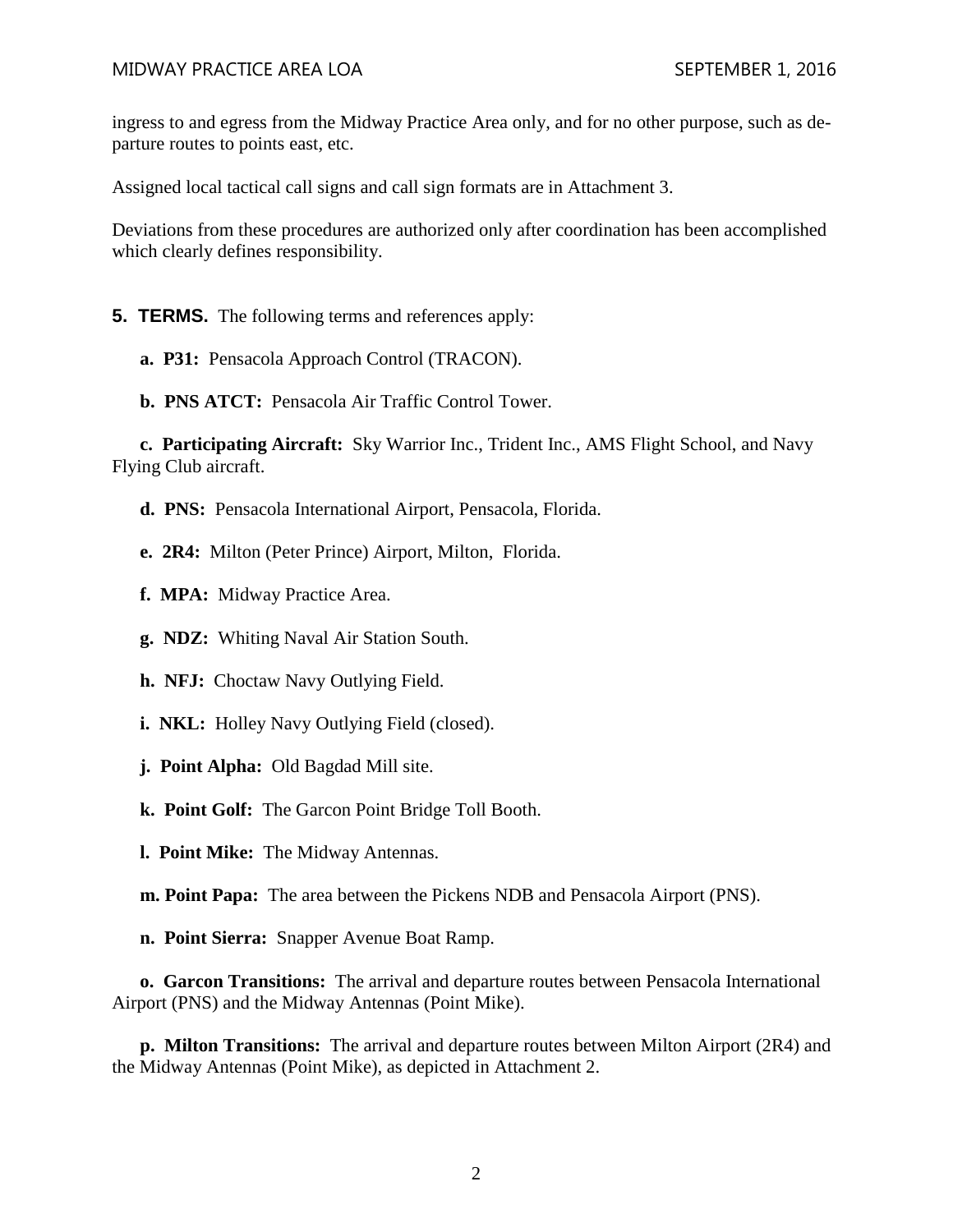## **6. RESPONSIBILITIES.**

**a.** All signatories must adhere to the procedures herein.

**b.** All signatories must ensure that all pilots, instructor pilots, and student pilots are aware of, and comply with the provisions in this agreement.

**c.** P31 must, in accordance with FAA Order 7110.65, provide Class C services for departures from 2R4 and PNS to the MPA, and for arrivals to 2R4 and PNS from the MPA.

**d.** P31 will provide VHF frequency 126.85 for use by Participating Aircraft in the MPA.

**e.** Participating Aircraft must apply "see-and-avoid" VFR procedures while in the MPA.

**f.** All signatories must utilize the assigned, local tactical call signs and call sign formats designated in Attachment 3 when operating under the responsibilities and procedures in this agreement. The full call sign will consist of the company-assigned designation (tactical call sign), followed by the last three numbers/letters of the aircraft's registry.

### *EXAMPLE-*

*"Sky Warrior One Two November."* 

 **(1)** PNS ATCT must utilize the two-letter call sign designators specified in Attachment 3, when entering flight plans into the FDIO.

## *EXAMPLE-*

*SY12N (for "Sky Warrior").* 

 **(2)** P31 must utilize the two-letter call sign designators specified in Attachment 3, in the STARS data block of Participating Aircraft, followed by the last three numbers/letters of the aircraft's registry.

## *EXAMPLE-*

*TD462 (for "Trident").* 

## *NOTE-*

*In accordance with FAAO 7210.3, the local tactical call signs in this agreement, and their accompanying two-letter designators, are authorized within P31 airspace only. For example, if a Participating Aircraft departs the MPA for flight following into Eglin Approach's airspace, the local tactical call sign must be replaced with the "November" registry.*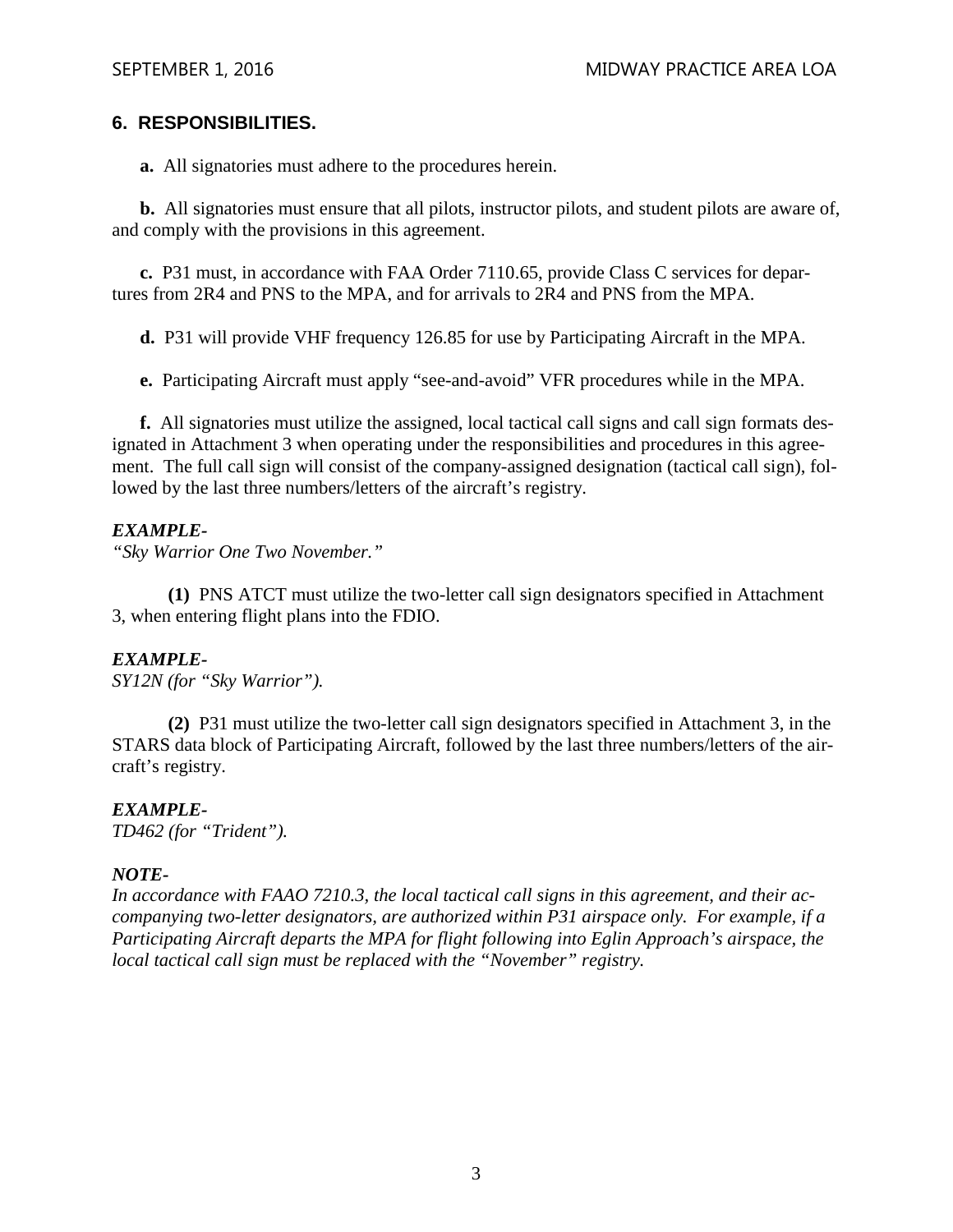# **7. PNS DEPARTURE AND ARRIVAL PROCEDURES**

### **a**. **PNS Departure Procedures**

**(1)** Participating Aircraft must request the "Garcon Transition" from Clearance Delivery utilizing the assigned local tactical call signs designated in Attachment 3. This indicates a request for the MPA.

**(2)** Unless circumstances require otherwise, PNS ATCT must enter a flight plan into the FDIO using "NKL" as the destination to identify a Garcon Transition, and issue abbreviated departure instructions for the Garcon Transition.

### *EXAMPLE-*

*"Shell Back Two Six One, maintain VFR via the Garcon Transition, squawk 1234".* 

**(3)** Departure frequency is 119.0 unless otherwise advised by PNS ATCT.

**(4)** P31 must automatically release all "Garcon Transition" departures.

**(5)** Participating Aircraft must depart the traffic pattern as instructed by PNS ATCT and proceed to Point Golf, and then to Point Mike.

**(6)** P31 must provide Class C services to the MPA.

 **(7)** Participating Aircraft must maintain VFR, 1000' MSL until reaching Point Mike, then climb to requested final altitude.

**(8)** Participating Aircraft must remain on assigned beacon code when instructed by P31 to change to frequency 126.85.

### **b. PNS Arrival Procedures.**

**(1)** Participating Aircraft must contact P31 on frequency 119.0 with call sign only, and request the "Garcon Transition." This indicates a request to enter the VFR airport traffic pattern at PNS.

**(2)** P31 must provide Class C services.

**(3)** Unless circumstances require other instructions, when Runway 17 and/or Runway 8 are in use at PNS, P31 must issue "Garcon Transition" instructions, and update the scratchpad with "GAR" to indicate to PNS ATCT that the aircraft is on a "Garcon Transition."

### *EXAMPLE-*

*"Trident Five Three Eight, proceed inbound via the Garcon Transition for Runway 17."*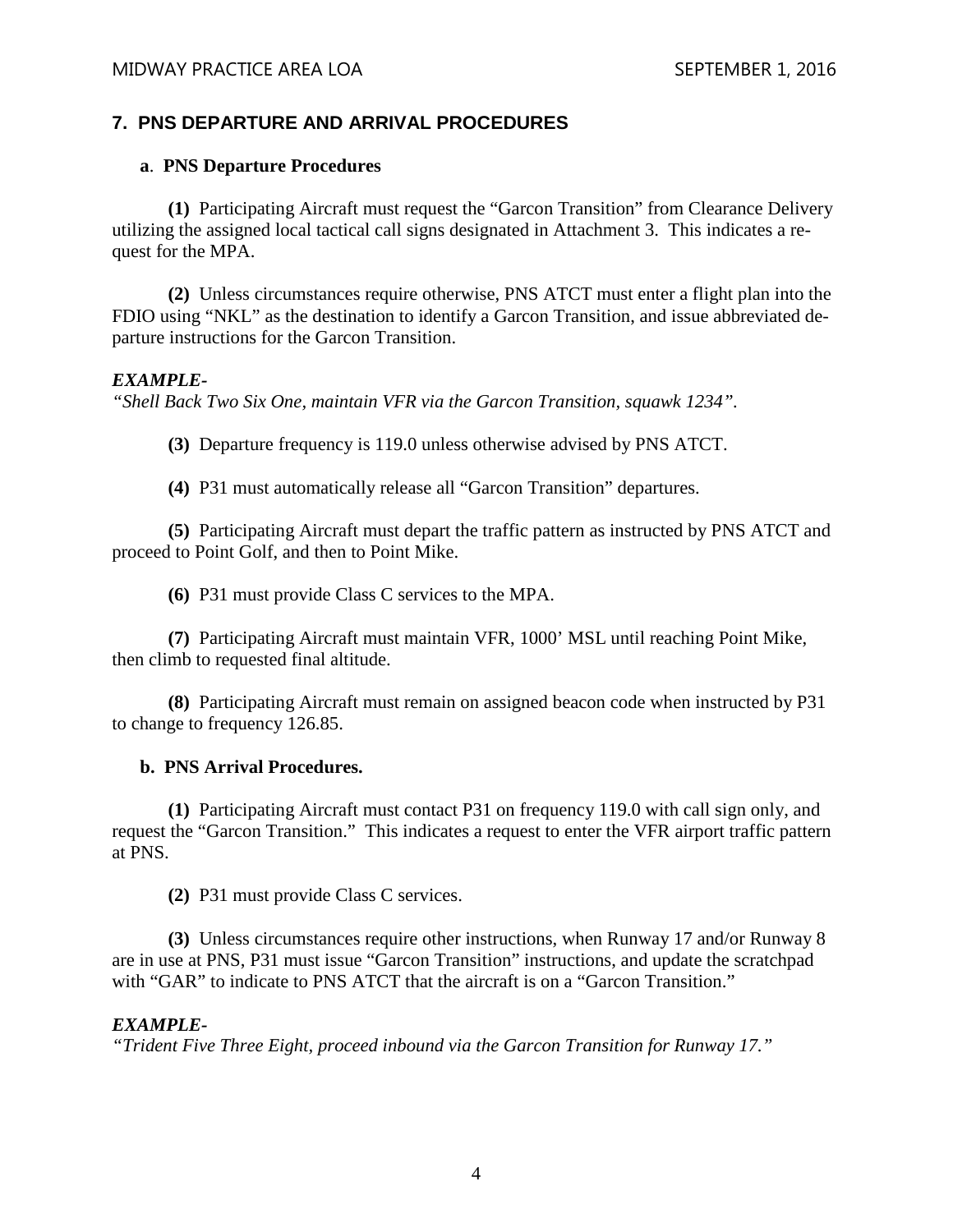**(4)** When inbound on the "Garcon Transition," Participating Aircraft must proceed VFR at 1500 feet MSL from Point Mike to Point Golf to Point Papa for entry into the traffic pattern.

**(5)** When PNS ATCT is advertising Runway 35 and/or Runway 26, P31 must not issue Garcon Transition instructions. Participating Aircraft must be vectored for the arrival sequence.

### *EXAMPLE-*

*"Shell Back Four Eight Papa, unable Garcon Transition, expect vectors for Runway 26."* 

**(6)** PNS ATCT will issue instructions to arriving Participating Aircraft prior to Point Papa for direction of entry into the traffic pattern, altitude restrictions, etc. Upon entering the downwind, Participating Aircraft may descend to pattern altitude.

## **8. 2R4 DEPARTURE AND ARRIVAL PROCEDURES.**

#### **a. 2R4 Departure Procedures.**

**(1)** Participating Aircraft must request the "Milton Transition" on initial contact with P31 on frequency 124.85, and obtain a beacon code. This indicates a request for the MPA.

#### *EXAMPLE-*

*"Pensacola Approach, Bull Shark One Two Juliet approaching Point Alpha at one thousand, request the Milton Transition."* 

**(2)** Participating Aircraft must transition to the MPA as depicted in Attachment 2, at 1000 feet MSL, and must proceed via:

**(a)** Depart 2R4 southbound over Point Alpha.

**(b)** Join Garcon Point Road southbound to Point Golf, and use caution for departures from, and arrivals to PNS.

- **(c)** Depart Point Golf direct to Point Mike.
- **(d)** Proceed direct from Point Mike to the MPA, eastbound over Highway 98.
- **(e)** Remain on assigned beacon code when instructed by P31 to change frequencies.
- **(3)** P31 must provide Class C services to the MPA.

#### **b. 2R4 Arrival Procedures.**

**(1)** 2R4 Participating Aircraft must: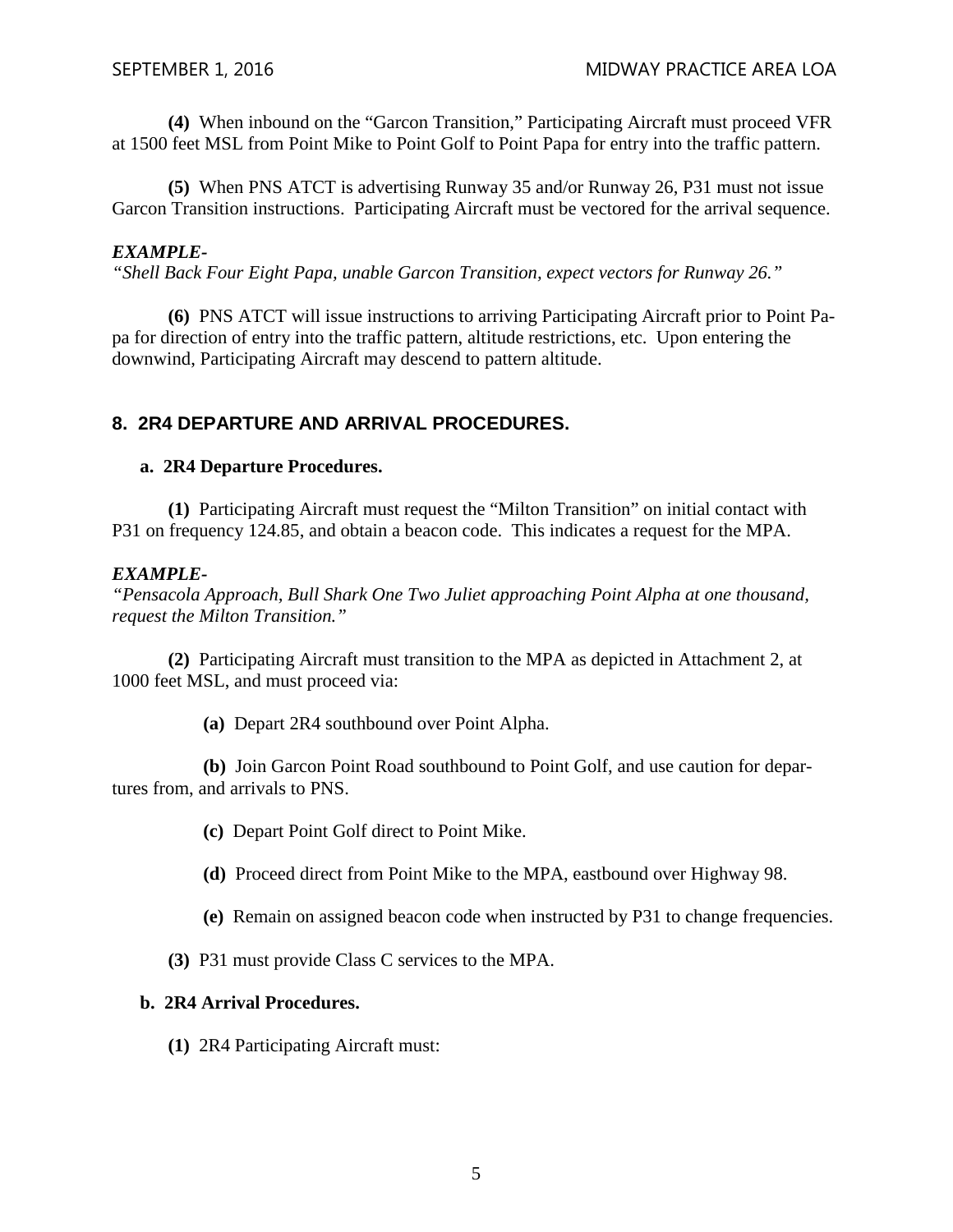**(a)** Contact P31 on frequency 119.0 with call sign only, and request the "Milton Transition." This indicates a request to depart the MPA, and return to 2R4.

#### *EXAMPLE-*

*"Pensacola Approach, Trident Four One Six, request the Milton Transition."* 

**(b)** Depart Point Mike at 1500 feet MSL, and join the Milton Transition to 2R4, as depicted in Attachment 2, while using caution for departures from, and arrivals to PNS .

## **9. MIDWAY PRACTICE AREA (MPA) PROCEDURES.**

**a.** Participating Aircraft must:

**(1)** When instructed, accept a frequency change to MPA advisory frequency 126.85. Acceptance of this frequency change acknowledges cancellation of flight following with P31, but does not cancel radar identification.

**(2)** Remain on frequency 126.85 while in the MPA, unless requesting to exit the MPA, or unless an emergency or other urgent situation exists.

**(3)** Remain on the beacon code originally assigned by P31 or by PNS ATCT.

**(4)** At all times, remain inside the lateral and vertical boundaries of the MPA, as defined in Attachment 1:

**(a)** Surface to 3000 feet MSL south of Highway 98.

**(b)** Surface to 1500 feet MSL north of Highway 98 (over NKL) to avoid departures from, and arrivals to NFJ.

**(5)** Cooperate with other Participating Aircraft in the MPA on a "see-and-avoid" basis.

**(6)** Remain clear of the NFJ Class D airspace at all times, and maintain awareness of military traffic into, and out of NFJ.

**(7)** Maintain awareness of non-Participating Aircraft that may approach or transition the MPA, such as NDZ helicopters at 900 feet MSL, etc.

**b.** P31 must:

**(1)** Advise Participating Aircraft to change to MPA advisory frequency (126.85). This instruction automatically terminates flight following for Participating Aircraft in the MPA, but does not cancel their radar identification. Therefore, the phraseology, "radar services terminated" will not be used.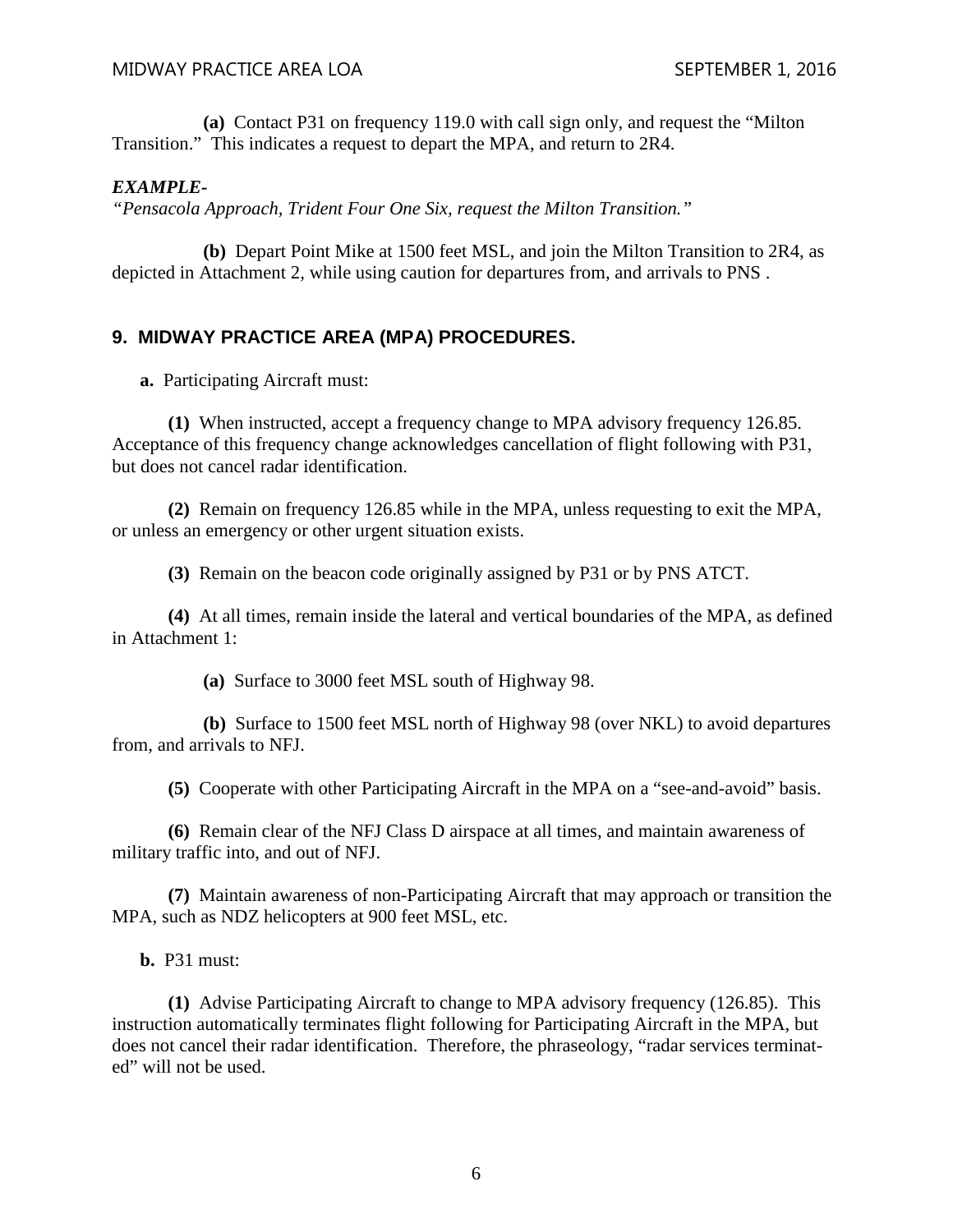#### *EXAMPLE-*

*"Sky Warrior Six Four Tango, frequency change approved."*

*"Bull Shark Two Six Niner, change to advisory frequency, one two six point eight five."* 

**(2)** On a workload-permitting basis, transmit "blanket broadcasts" on frequency 126.85 when known or observed, non-Participating Aircraft approach or transition the MPA, or when areas of observed weather approach the MPA, or for emergencies, or for any other reason deemed necessary.

#### *NOTE-*

*P31 will not monitor frequency 126.85 except for very brief periods(to ensure that the frequency is clear) prior to making "blanket broadcasts" as described above. The purpose of P31 not transmitting and receiving on 126.85, is to relieve both P31 and Participating Aircraft of frequency congestion.*

 $\left( \begin{array}{c} \end{array} \right)$  $\overline{\phantom{a}}$ Pensacola TRACON (P31)

**Stephen Bouchard** Air Traffic Manager Pensacola TRACON (P31)

 $\mathscr{A}$  $X \rightarrow \mathbb{R}$ 

Jackson Batton Sky Warrior, Inc.

 $\sqrt{11111}$  $X$  /  $G$ 

John Stein, CAPT, USN (Ret) Navy Flying Club

 $\overline{\mathbf{A}}$  $\mathcal{D}(\mathcal{P})$ , to  $\epsilon$ 

Air Traffic Manager Pensacola ATCT (PNS)

 $\frac{1}{2}$  $\mathcal{A}$ 

Alan Buskirk Trident, Inc.

 $\mathscr{M}$  $\overline{\phantom{a}}$ 

Paxton Corwin **AMS Flight School**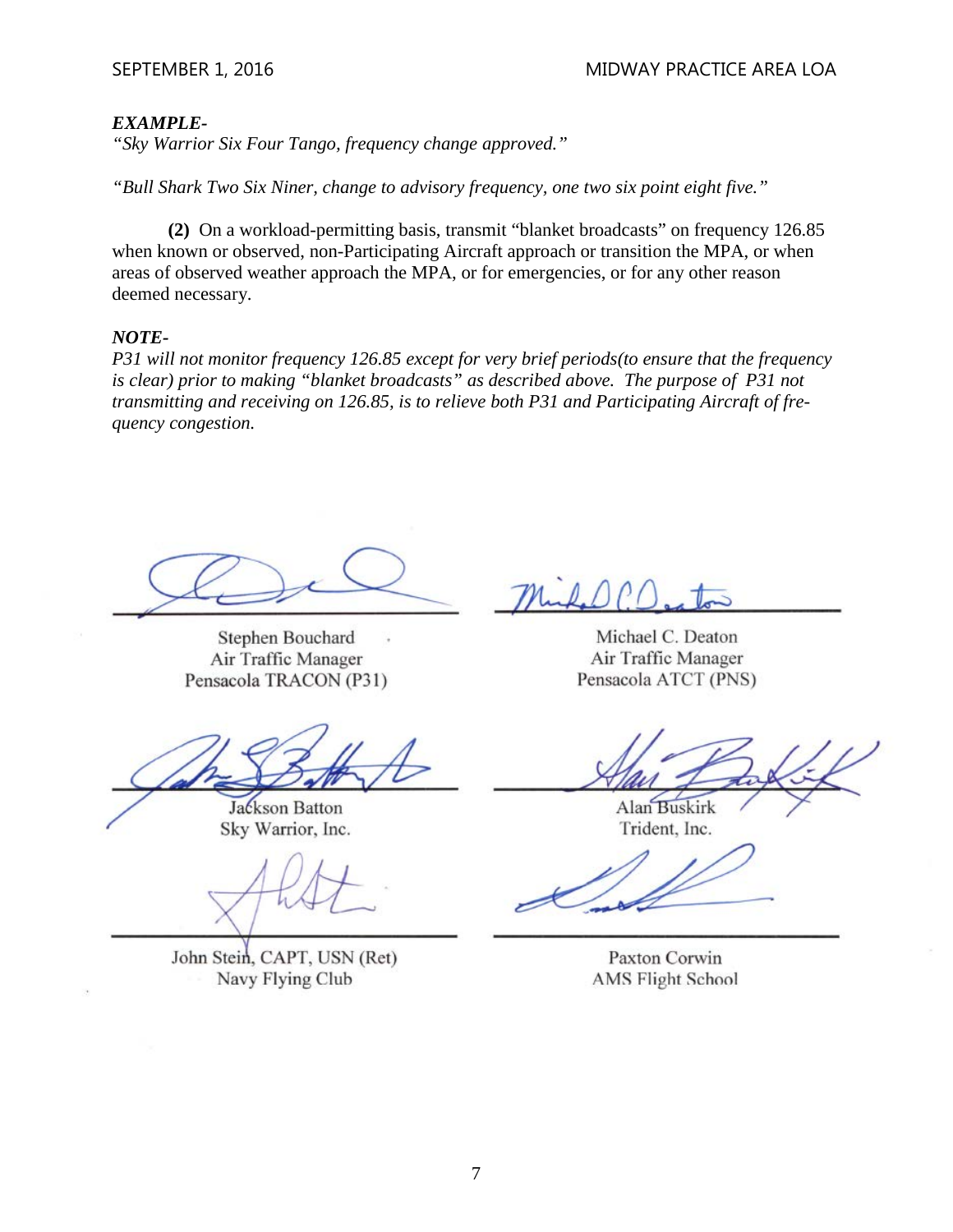**Attachment 1 Midway Practice Area**



|  |  |  | A: 30° 24' 18.65" N, 86° 59' 33.16" W                    |  |
|--|--|--|----------------------------------------------------------|--|
|  |  |  | B: 30° 18' 29.57" N, 86° 59' 28.19" W                    |  |
|  |  |  | C: $30^{\circ}$ 19' 46.13" N, 86 $^{\circ}$ 51' 38.37" W |  |
|  |  |  | D: 30° 24' 04.63" N, 86° 51' 49.11" W                    |  |
|  |  |  | E: 30° 24' 05.50" N, 86° 52' 17.03" W                    |  |
|  |  |  | F: $30^{\circ}$ 25' 55.92" N, 86 $^{\circ}$ 51' 57.59" W |  |
|  |  |  | G: 30° 25' 58.91" N, 86° 54' 43.78" W                    |  |
|  |  |  | H: 30° 26' 23.69" N, 86° 55' 14.51" W                    |  |
|  |  |  | I: 30° 24' 10.79" N, 86° 55' 10.54" W                    |  |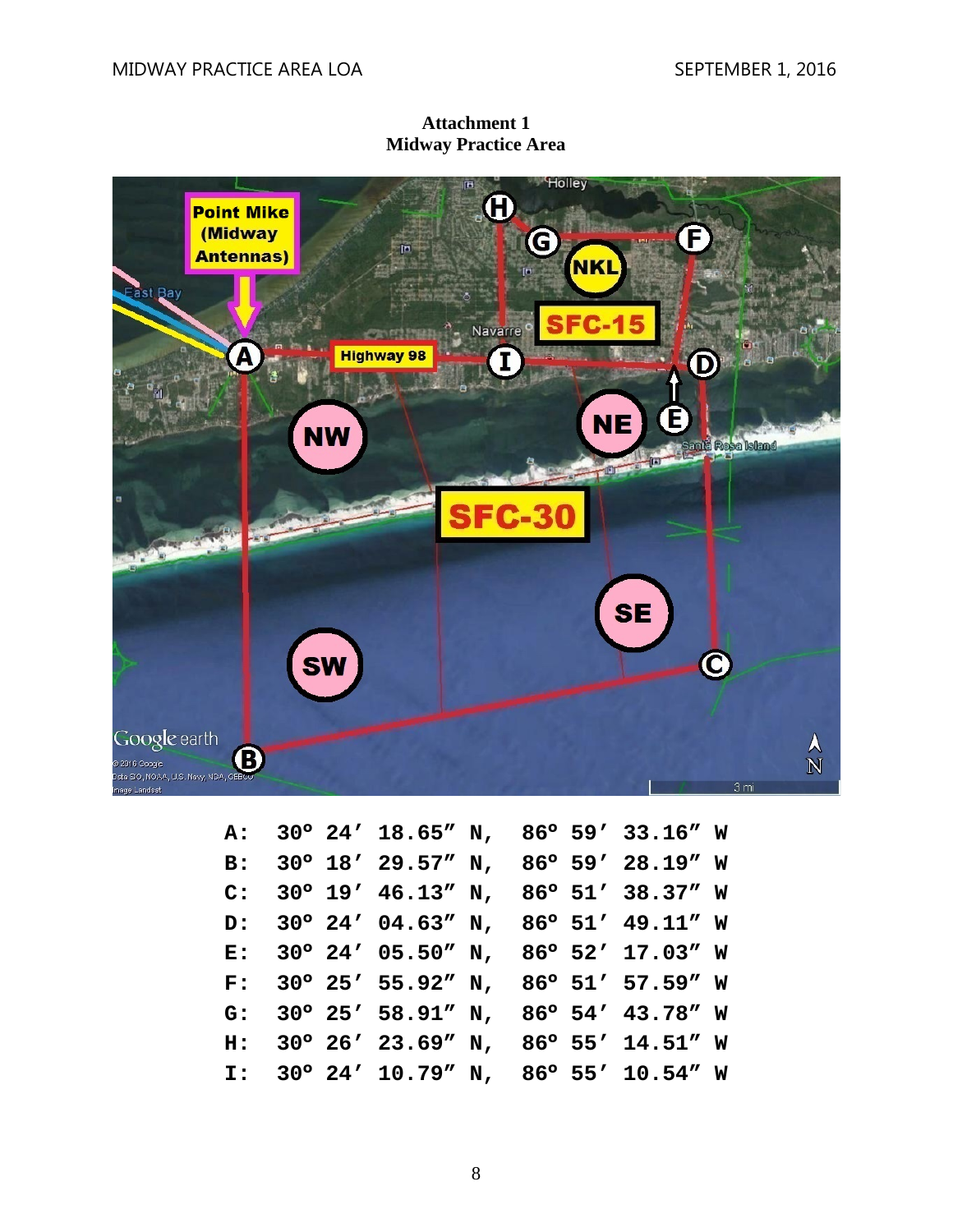

**Attachment 2 Midway Practice Area Transition Routes**

**Milton Transition Outbound (1000 Feet MSL): Blue Line Milton Transition Inbound (1000 Feet MSL): Pink Line Garcon Transition Outbound (1000 Feet MSL): Yellow Line Garcon Transition Inbound (1500 Feet MSL): Yellow Line**